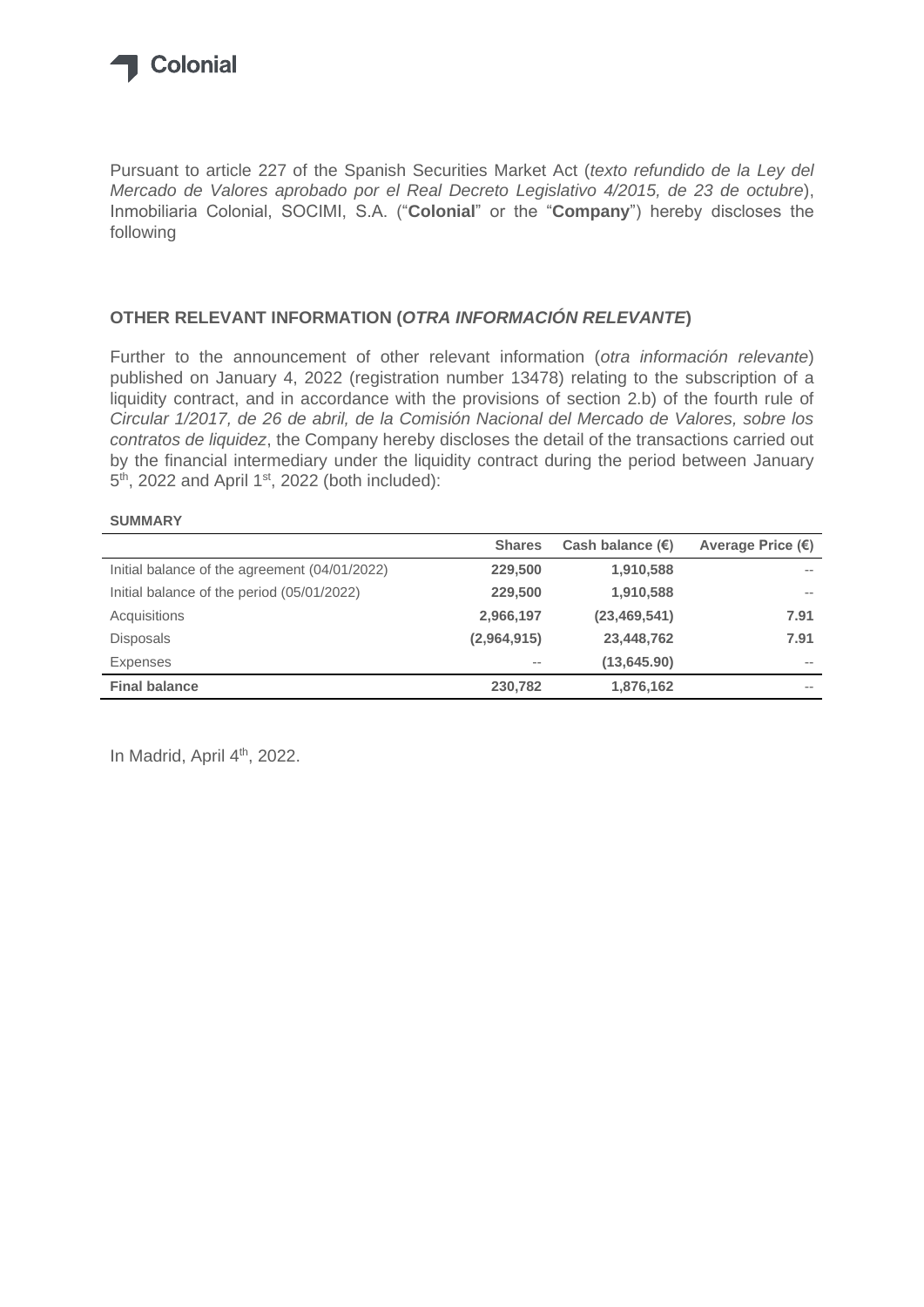

| <b>Date</b>     | Acquisition/<br><b>Disposal</b> | Nº. of<br>shares | Total nº.<br>of shares | Nº of<br>transactions | Average<br>price $(\epsilon)$ | Cash<br>balance (€) | <b>Block trade</b>       |
|-----------------|---------------------------------|------------------|------------------------|-----------------------|-------------------------------|---------------------|--------------------------|
| Initial balance |                                 |                  | 229,500                |                       |                               |                     |                          |
| 05/01/2022      | Acquisition                     | 43,007           | 272,507                | 61                    | 8.4219                        | (362, 202)          |                          |
| 05/01/2022      | Disposal                        | 46,241           | 226,266                | 74                    | 8.4278                        | 389,708             |                          |
| 06/01/2022      | Acquisition                     | 36,883           | 263,149                | 40                    | 8.3656                        | (308, 547)          |                          |
| 06/01/2022      | Disposal                        | 53,198           | 209,951                | 86                    | 8.3732                        | 445,440             |                          |
| 07/01/2022      | Acquisition                     | 70,969           | 280,920                | 85                    | 8.3187                        | (590, 371)          |                          |
| 07/01/2022      | Disposal                        | 19,956           | 260,964                | 36                    | 8.2292                        | 164,222             | $\overline{\phantom{a}}$ |
| 10/01/2022      | Acquisition                     | 40,600           | 301,564                | 55                    | 8.2174                        | (333, 628)          |                          |
| 10/01/2022      | Disposal                        | 47,149           | 254,415                | 72                    | 8.2295                        | 388,012             | ۰                        |
| 11/01/2022      | Acquisition                     | 34,519           | 288,934                | 87                    | 8.3367                        | (287, 774)          |                          |
| 11/01/2022      | Disposal                        | 55,735           | 233,199                | 136                   | 8.3502                        | 465,401             |                          |
| 12/01/2022      | Acquisition                     | 45,876           | 279,075                | 121                   | 8.3904                        | (384, 918)          |                          |
| 12/01/2022      | Disposal                        | 41,613           | 237,462                | 91                    | 8.3839                        | 348,878             |                          |
| 13/01/2022      | Acquisition                     | 48,893           | 286,355                | 116                   | 8.3539                        | (408, 446)          | ۰                        |
| 13/01/2022      | Disposal                        | 34,317           | 252,038                | 80                    | 8.3560                        | 286,751             |                          |
| 14/01/2022      | Acquisition                     | 38,383           | 290,421                | 79                    | 8.3196                        | (319,330)           | $\overline{\phantom{a}}$ |
| 14/01/2022      | Disposal                        | 27,986           | 262,435                | 59                    | 8.3227                        | 232,920             |                          |
| 17/01/2022      | Acquisition                     | 32,773           | 295,208                | 75                    | 8.2846                        | (271, 510)          |                          |
| 17/01/2022      | Disposal                        | 46,836           | 248,372                | 111                   | 8.2968                        | 388,591             | $\blacksquare$           |
| 18/01/2022      | Acquisition                     | 19,875           | 268,247                | 39                    | 8.1900                        | (162, 776)          |                          |
| 18/01/2022      | Disposal                        | 59,887           | 208,360                | 112                   | 8.1788                        | 489,805             | $\blacksquare$           |
| 19/01/2022      | Acquisition                     | 41,598           | 249,958                | 93                    | 8.1671                        | (339, 734)          |                          |
| 19/01/2022      | Disposal                        | 38,250           | 211,708                | 95                    | 8.1574                        | 312,021             |                          |
| 20/01/2022      | Acquisition                     | 36,674           | 248,382                | 71                    | 8.1346                        | (298, 329)          |                          |
| 20/01/2022      | Disposal                        | 42,675           | 205,707                | 92                    | 8.1351                        | 347,163             |                          |
| 21/01/2022      | Acquisition                     | 46,535           | 252,242                | 101                   | 8.0774                        | (375, 883)          | ۰                        |
| 21/01/2022      | Disposal                        | 35,278           | 216,964                | 78                    | 8.0749                        | 284,865             |                          |
| 24/01/2022      | Acquisition                     | 51,967           | 268,931                | 134                   | 7.9171                        | (411, 430)          |                          |
| 24/01/2022      | Disposal                        | 27,861           | 241,070                | 58                    | 7.9175                        | 220,589             | $\overline{\phantom{0}}$ |
| 25/01/2022      | Acquisition                     | 37,964           | 279,034                | 110                   | 7.6789                        | (291, 523)          |                          |
| 25/01/2022      | Disposal                        | 40,956           | 238,078                | 133                   | 7.6877                        | 314,856             |                          |
| 26/01/2022      | Acquisition                     | 40,424           | 278,502                | 80                    | 7.8572                        | (317, 618)          |                          |
| 26/01/2022      | Disposal                        | 39,976           | 238,526                | 95                    | 7.8482                        | 313,740             | ٠                        |
| 27/01/2022      | Acquisition                     | 37,570           | 276,096                | 73                    | 7.8313                        | (294, 222)          |                          |
| 27/01/2022      | Disposal                        | 41,855           | 234,241                | 101                   | 7.8257                        | 327,544             |                          |
| 28/01/2022      | Acquisition                     | 41,242           | 275,483                | 83                    | 7.7946                        | (321, 464)          |                          |
| 28/01/2022      | Disposal                        | 38,089           | 237,394                | 77                    | 7.7978                        | 297,010             |                          |
| 31/01/2022      | Acquisition                     | 38,222           | 275,616                | 97                    | 7.8383                        | (299, 595)          | $\blacksquare$           |
| 31/01/2022      | Disposal                        | 41,643           | 233,973                | 82                    | 7.8482                        | 326,821             |                          |
| 01/02/2022      | Acquisition                     | 44,049           | 278,022                | 103                   | 7.8555                        | (346, 026)          | ٠                        |
| 01/02/2022      | Disposal                        | 34,747           | 243,275                | 74                    | 7.8595                        | 273,094             |                          |
| 02/02/2022      | Acquisition                     | 29,153           | 272,428                | 66                    | 7.8338                        | (228, 378)          |                          |
| 02/02/2022      | Disposal                        | 40,584           | 231,844                | 91                    | 7.8339                        | 317,932             | ٠                        |
| 03/02/2022      | Acquisition                     | 40,143           | 271,987                | 90                    | 7.7912                        | (312, 761)          |                          |
| 03/02/2022      | Disposal                        | 30,253           | 241,734                | 76                    | 7.7989                        | 235,940             | ۰                        |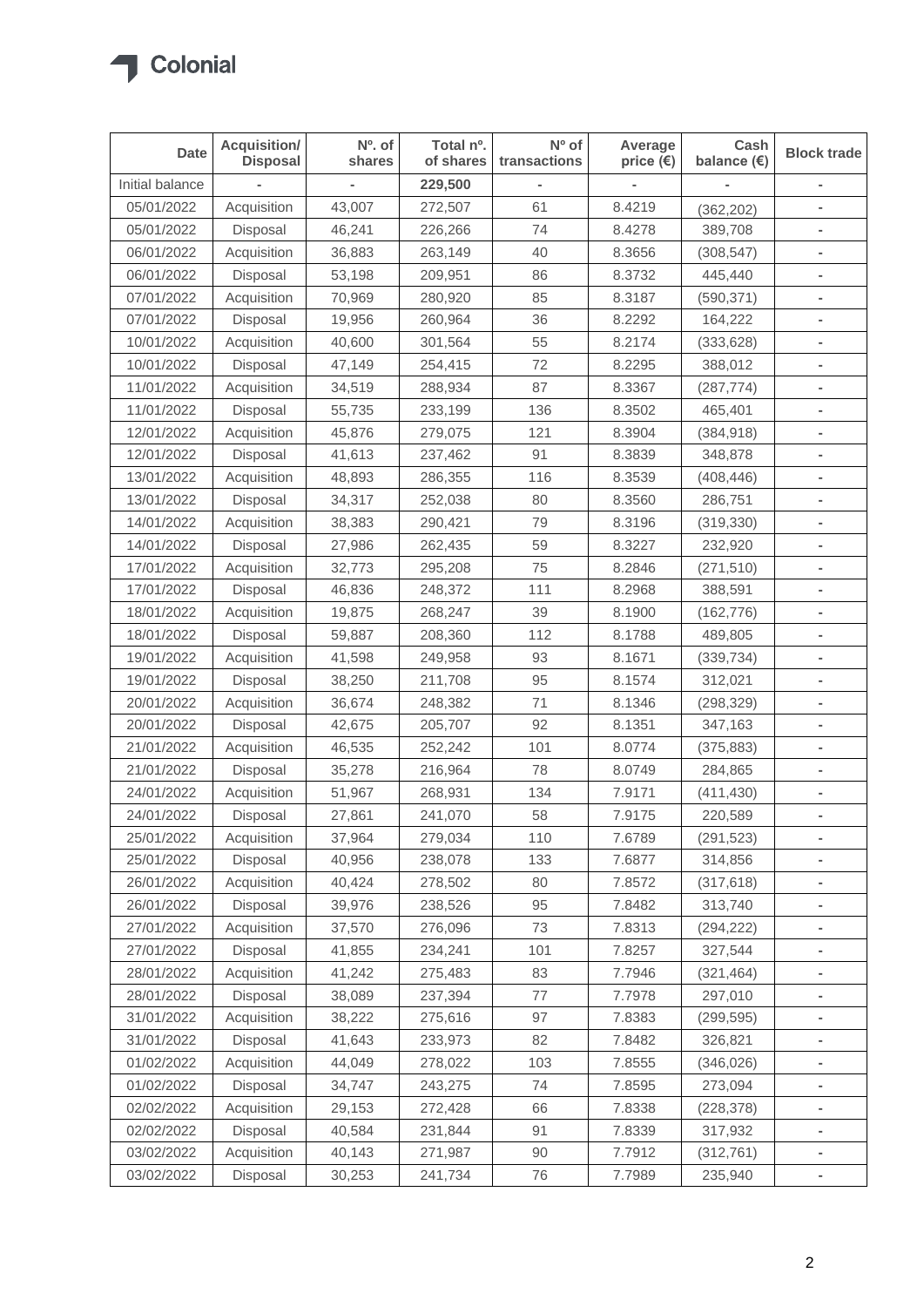

| <b>Date</b> | <b>Acquisition/</b><br><b>Disposal</b> | Nº. of<br>shares | Total nº. of<br>shares | Nº of<br>transactions | Average<br>price $(\epsilon)$ | Cash<br>balance $(\epsilon)$ | <b>Block trade</b>       |
|-------------|----------------------------------------|------------------|------------------------|-----------------------|-------------------------------|------------------------------|--------------------------|
| 04/02/2022  | Acquisition                            | 45,617           | 287,351                | 104                   | 7.5948                        | (346, 454)                   |                          |
| 04/02/2022  | Disposal                               | 28,086           | 259,265                | 63                    | 7.5890                        | 213,145                      |                          |
| 07/02/2022  | Acquisition                            | 46,922           | 306,187                | 107                   | 7.3835                        | (346, 447)                   |                          |
| 07/02/2022  | Disposal                               | 27,622           | 278,565                | 78                    | 7.3821                        | 203,908                      |                          |
| 08/02/2022  | Acquisition                            | 37,043           | 315,608                | 66                    | 7.3131                        | (270,900)                    |                          |
| 08/02/2022  | Disposal                               | 39,238           | 276,370                | 80                    | 7.3174                        | 287,119                      |                          |
| 09/02/2022  | Acquisition                            | 29,014           | 305,384                | 60                    | 7.4230                        | (215, 370)                   | $\overline{\phantom{a}}$ |
| 09/02/2022  | Disposal                               | 49,151           | 256,233                | 97                    | 7.4240                        | 364,899                      |                          |
| 10/02/2022  | Acquisition                            | 31,758           | 287,991                | 62                    | 7.6099                        | (241, 676)                   | ۰                        |
| 10/02/2022  | Disposal                               | 48,184           | 239,807                | 84                    | 7.6195                        | 367,139                      |                          |
| 11/02/2022  | Acquisition                            | 45,963           | 285,770                | 97                    | 7.6098                        | (349, 769)                   |                          |
| 11/02/2022  | Disposal                               | 36,587           | 249,183                | 91                    | 7.6057                        | 278,271                      |                          |
| 14/02/2022  | Acquisition                            | 46,103           | 295,286                | 118                   | 7.5402                        | (347, 626)                   |                          |
| 14/02/2022  | Disposal                               | 33,643           | 261,643                | 96                    | 7.5377                        | 253,591                      |                          |
| 15/02/2022  | Acquisition                            | 30,131           | 291,774                | 94                    | 7.5307                        | (226, 907)                   |                          |
| 15/02/2022  | Disposal                               | 54,409           | 237,365                | 141                   | 7.5266                        | 409,513                      | $\blacksquare$           |
| 16/02/2022  | Acquisition                            | 53,748           | 291,113                | 108                   | 7.7198                        | (414, 921)                   |                          |
| 16/02/2022  | Disposal                               | 32,413           | 258,700                | 62                    | 7.7236                        | 250,345                      |                          |
| 17/02/2022  | Acquisition                            | 39,416           | 298,116                | 108                   | 7.7425                        | (305, 177)                   | ×.                       |
| 17/02/2022  | Disposal                               | 45,036           | 253,080                | 99                    | 7.7454                        | 348,822                      |                          |
| 18/02/2022  | Acquisition                            | 48,531           | 301,611                | 98                    | 7.7293                        | (375, 111)                   | $\blacksquare$           |
| 18/02/2022  | Disposal                               | 36,361           | 265,250                | 72                    | 7.7467                        | 281,679                      |                          |
| 21/02/2022  | Acquisition                            | 46,099           | 311,349                | 117                   | 7.5768                        | (349, 284)                   |                          |
| 21/02/2022  | Disposal                               | 39,821           | 271,528                | 73                    | 7.5848                        | 302,035                      |                          |
| 22/02/2022  | Acquisition                            | 30,289           | 301,817                | 61                    | 7.5121                        | (227, 535)                   |                          |
| 22/02/2022  | Disposal                               | 54,084           | 247,733                | 98                    | 7.4883                        | 405,000                      | ۰                        |
| 23/02/2022  | Acquisition                            | 43,515           | 291,248                | 71                    | 7.6083                        | (331, 075)                   |                          |
| 23/02/2022  | Disposal                               | 42,952           | 248,296                | 79                    | 7.6103                        | 326,877                      |                          |
| 24/02/2022  | Acquisition                            | 43,345           | 291,641                | 78                    | 7.3534                        | (318, 734)                   | ۰                        |
| 24/02/2022  | Disposal                               | 43,971           | 247,670                | 80                    | 7.3680                        | 323,980                      |                          |
| 25/02/2022  | Acquisition                            | 36,325           | 283,995                | 71                    | 7.5156                        | (273,005)                    |                          |
| 25/02/2022  | Disposal                               | 48,448           | 235,547                | 88                    | 7.5436                        | 365,472                      |                          |
| 28/02/2022  | Acquisition                            | 43,773           | 279,320                | 91                    | 7.5665                        | (331,210)                    | ۰                        |
| 28/02/2022  | Disposal                               | 45,335           | 233,985                | 84                    | 7.5741                        | 343,370                      |                          |
| 01/03/2022  | Acquisition                            | 51,712           | 285,697                | 120                   | 7.6024                        | (393, 135)                   |                          |
| 01/03/2022  | Disposal                               | 37,989           | 247,708                | 81                    | 7.6009                        | 288,751                      |                          |
| 02/03/2022  | Acquisition                            | 55,035           | 302,743                | 111                   | 7.6135                        | (419,007)                    |                          |
| 02/03/2022  | Disposal                               | 36,980           | 265,763                | 92                    | 7.6371                        | 282,420                      | $\blacksquare$           |
| 03/03/2022  | Acquisition                            | 50,450           | 316,213                | 97                    | 7.8078                        | (393, 902)                   |                          |
| 03/03/2022  | Disposal                               | 41,799           | 274,414                | 79                    | 7.8164                        | 326,716                      |                          |
| 04/03/2022  | Acquisition                            | 43,529           | 317,943                | 105                   | 7.4446                        | (324, 057)                   |                          |
| 04/03/2022  | Disposal                               | 53,099           | 264,844                | 133                   | 7.4688                        | 396,585                      |                          |
| 07/03/2022  | Acquisition                            | 59,591           | 324,435                | 112                   | 7.0843                        | (422, 162)                   | ۰                        |
| 07/03/2022  | Disposal                               | 38,333           | 286,102                | 87                    | 7.1087                        | 272,499                      |                          |
| 08/03/2022  | Acquisition                            | 34,554           | 320,656                | 65                    | 7.3799                        | (255,005)                    | $\overline{\phantom{a}}$ |